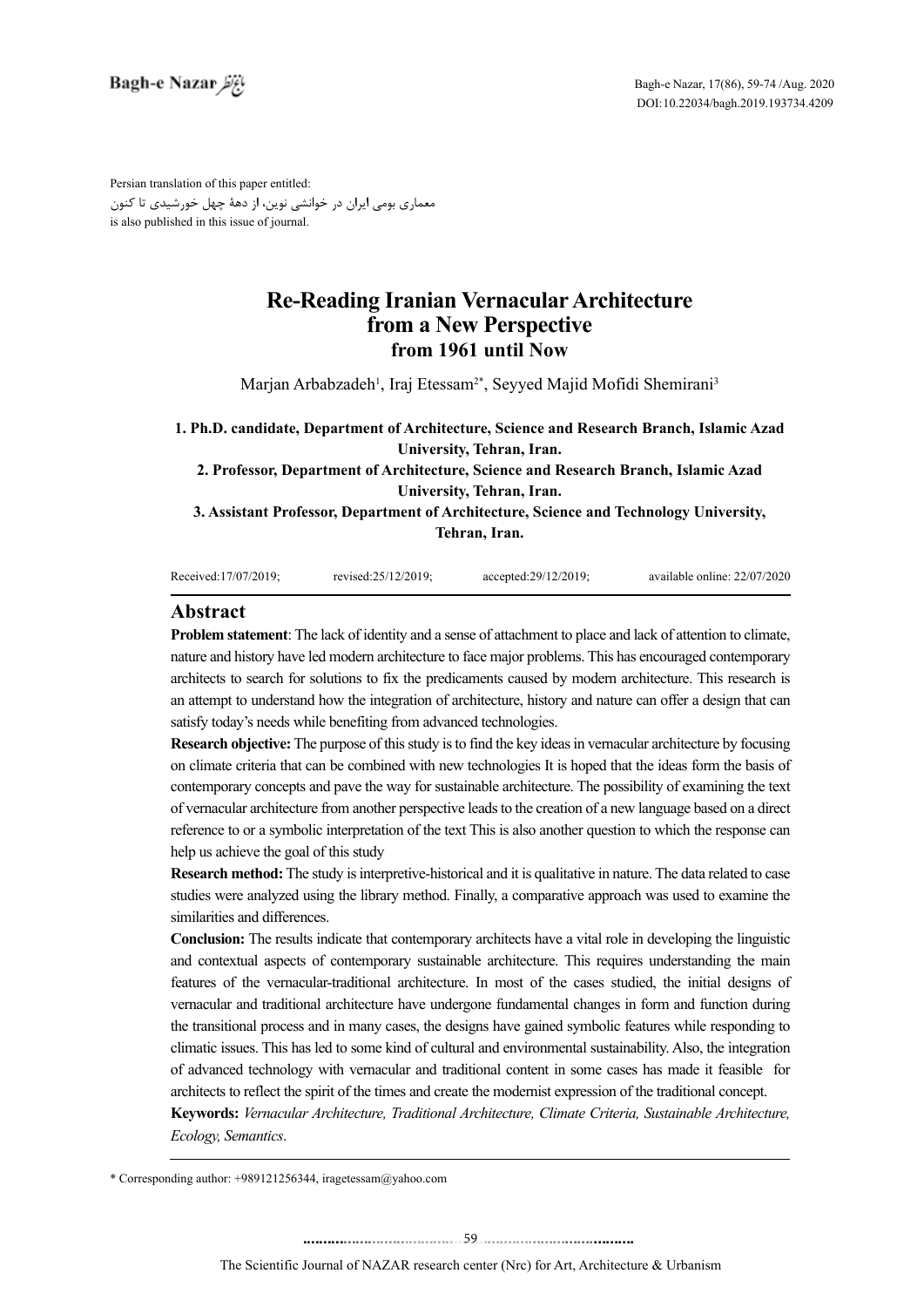### **Introduction and problem statement**

In Iran's traditional architecture, buildings have been constructed in harmony and interaction with nature and the environment based on nationallocal culture and identity. The selection of form, materials and structure of the buildings has been based on the maximum use of natural elements (e.g. water, wind, soil and fire) and renewable energy sources. Architectural customs that have been generated over many years ensure the sustainability of traditional architecture. Modernism, with the idea of separation from nature and history and in the name of innovation, contrary to the traditional approach, formed the structures that created major environmental and cultural problems after several decades. It also resulted in the elimination of spatial and social identity.

However, all the achievements of modernism should not be neglected It is necessary to reevaluate modernist ideals that have contributed to the formation of architectural movements in a contemporary period. Neo-traditionalism architecture is an approach that has gained popularity in contemporary Iranian architecture. Architects are attempting to study and analyze relevant architectural cases, their cultural content and forms and structural and decorative patterns to understand the principal features of Iranian traditional and vernacular architecture and use them in their designs. The application of these studies in developing designs of contemporary architecture is reflected in some work of today's architects. Neotraditional architecture attempts to explain how to combine the values and historical traditions of architecture and the knowledge of vernacular architecture, which occasionally are integrated with advanced technologies, to address the challenges of modern architecture. In the authors' view, however, the optimal integration of this approach is under question because of the mismatches between the integration and the spirit of the times.

If we assume that modernity is being conscious of the needs of our time and addressing those needs,

then the major concern of this research will be the possibility of achieving a modern architecture that can meet the current needs or while influenced by traditional and vernacular architecture. This paper seeks to answer the following questions:

1. How can we integrate vernacular and traditional architecture to achieve a sustainable architecture in harmony with the spirit of contemporary times?

2. Is the modeling of vernacular architecture merely based on the form related to the linguistic approach or focuses on the content?

3. How can we establish a relationship between the language of modern and modernist architecture<sup>1</sup> and traditional and vernacular architecture?

4. How can we create a new language capable of regenerating the linguistic signs of traditional and vernacular architecture in the context of the contemporary architecture and to gain a proper understanding of today's audience and reach optimal efficiency?

The assumption of this study is that there is a possibility of achieving sustainable contemporary architecture based on reading vernacular and traditional architectural texts, utilizing its contextual knowledge and integrating it with new scientific achievements. This can be achieved by extracting its linguistic sings and presenting a new reading based on the spirit of the times and utilizing the modernity.

### **Literature review**

Based on the objectives of this study, two main areas need to be examined: 1. research which has investigated vernacular architecture from environmental perspectives and climate sustainability and 2. research which has been conducted on contemporary Iranian architecture. Due to the necessity of having criteria for analysis and the classification of existing research on the climate problem, the important references used for selecting analytical criteria have been first reviewed. In a study by Koch-Nielsen (2006), the strategies for comfortable conditions using passive design principles have been detailed. In "Badkhan: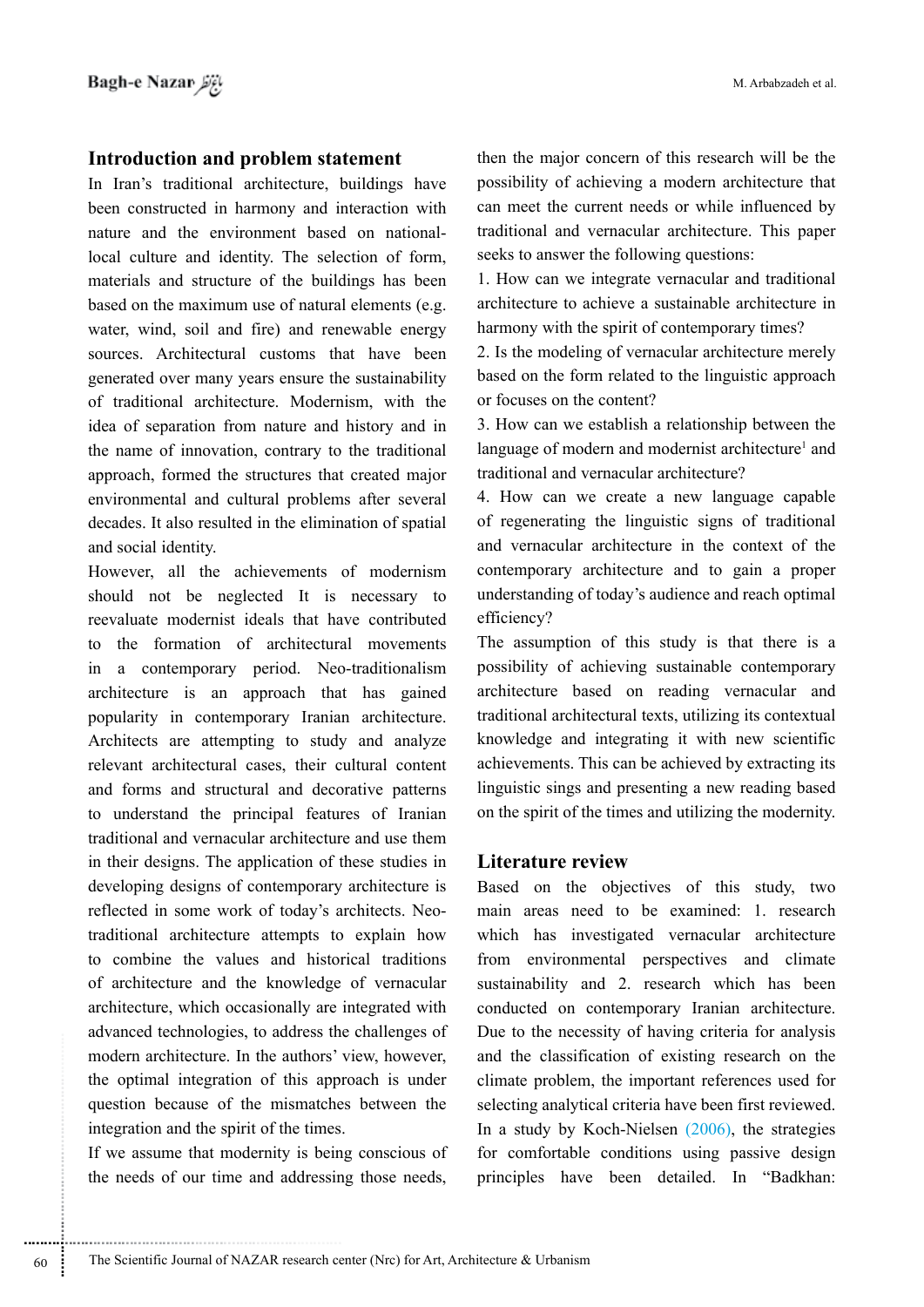*باغ نظر* Bagh-e Nazar

Molahezat-e Kalbadi-e Bad dar Sakhteman [Wind towers; Physical considerations of the building]", McCarthy Consulting Engineers (2006) have identified weather and heat control, natural ventilation and wind tower design.

In their book, "Architettura popplare", Alpago Novello et al. (2005) have examined the relationship between vernacular architecture and cultural, historical and social contexts. They have also examined the formation of vernacular architecture, its application and explained the relationship between vernacular art and architecture and the modern interventions in the creation of built spaces. In their book "Living with the Desert: Working Buildings of the Iranian Plateau " Beazley and Harverson (2012) have discussed various topics such as materials used in this climate and their thermal properties and have scrutinized water resources and associated buildings (e.g. Yakhchal, Ab-Anbar and Qanat and finally, ponds, Asiab [Mill] and windmills).

In his book "Asayesh dar Panah-e Bad [Comfort in the Wind Refuge]", Razjooyan (2014) has discussed the use of wind energy as a form of renewable energy. In "Des Architectures De Terre", Dethier (2006) has offered a new approach to soil architecture.

In Iranian contemporary architecture, five books can be highlighted:

"Contemporary architecture of Iran" (Bani Mas'oud, 2011), "Theories and Styles in Contemporary Iranian Architecture" (Ghobadian, 2015), "Naqd-e Asari az me'mari-ye Mo'aser-e Iran [A Criticism into Works by Contemporary Iranian Architecture]" (Naghsh-e Moheet Consulting, 2008), "Sharh-e Jaryan-ha-ye Fekri-e Me'mari va Shahrsazi dar Iran-e Mo'aser [A Description of Intellectual Streams in Architecture and Urban Development in Contemporary Iran]" (Habibi, 2006) and "The Advent of New Architecture in Iran" (Bavar, 2009).

These books are the primary basis for the study of contemporary works in this research, these works have been assessed in the next sections from the perspective of environmental sustainability and climatic criteria and simultaneously from the perspective of linguistic features (to reach contemporary architectural language). The analysis of the works from these two aspects is the contribution of the study and, to our knowledge, there is no report on the classification of the works based on climatic-linguistic criteria. Considering the spirit of contemporary times that can be reflected in the form of advanced technologies has also added to the originality of this research.

# **Theoretical Foundations**

Contemporary Iranian architecture cannot be separated from the modernist influences of Western architecture. The first reflection of modernism in Iranian architecture and urban design dated back to 1877 to 1878. Later, the influence of modernism emerged between 1931 to 1941 and 1961 to 1978. In this period, modernization and cultural traditions and values received much attention. Modernization, Neo-traditionalism, ecologism and expressionism were introduced into the architectural context. These streams are summarized in Table 1. Though, we have focused on the last two periods (i.e. between 1961 to 2001) in this study, Table 1 does not contain information since 2001 onwards.

The main features of architecture during the last two periods. from 1961 to 2001 (See Table 1), can be summarized as follows:

- Considering Iran's historical and vernacular architecture

- Using traditional materials for the building's structure and decoration

- Updating vernacular architecture

- Integrating past and modern architectures

- Considering the cultural and social contexts and the rules of historical or vernacular architecture

- Consciously using past architecture and updating it with new techniques

torical or vernacular architecture<br>
sing past architecture and updating it<br>
iques<br>
recreation and revitalization of the<br>
cular and Iranian architecture includes<br>
neo-traditionalists. Influenced by<br>
enter (Nrc) for Art, Arc Proponents of recreation and revitalization of the values of vernacular and Iranian architecture includes ecologists and neo-traditionalists. Influenced by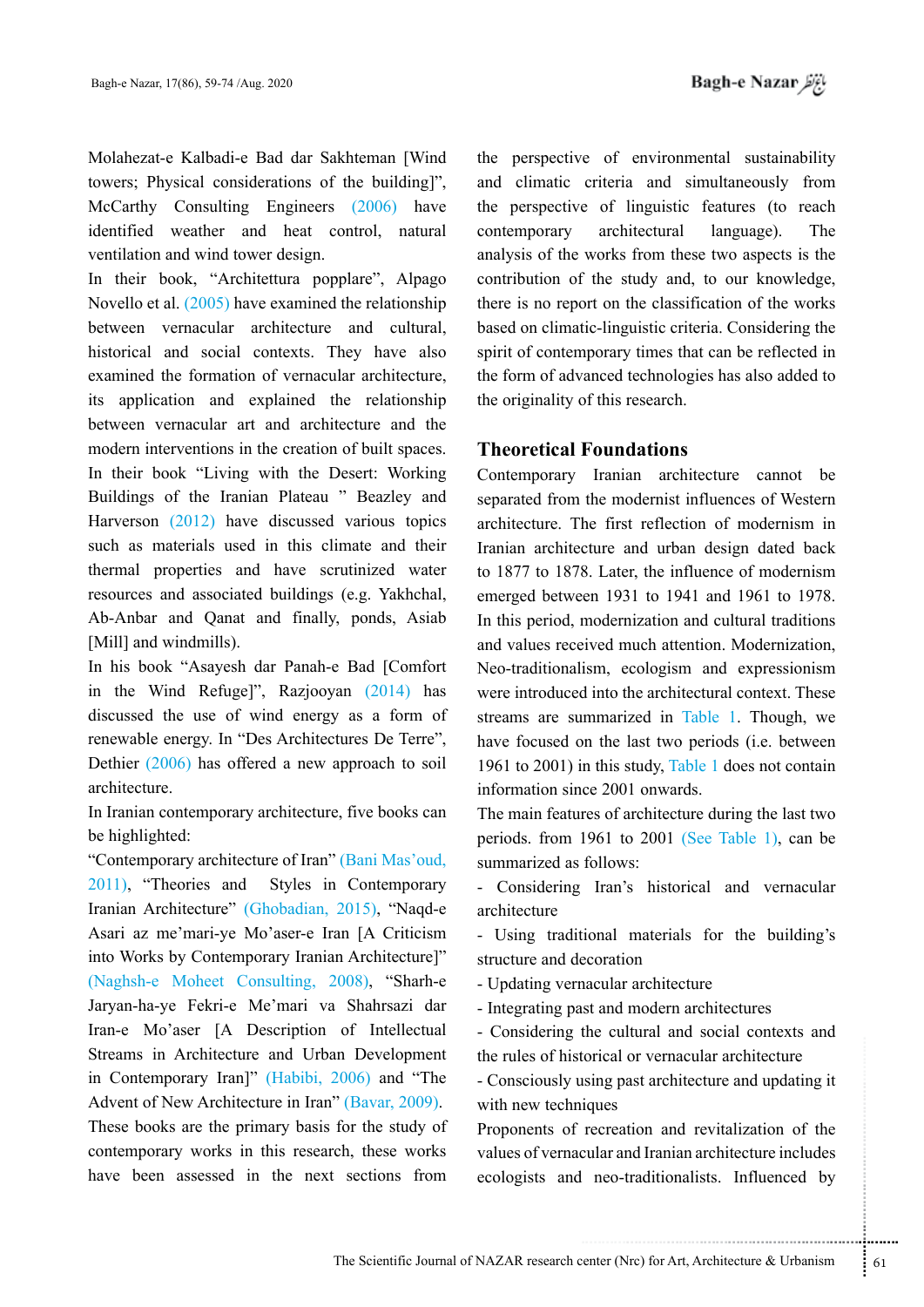| <b>Historical period</b> | <b>Dominant tendency</b>                                                     | <b>Main streams</b>                                  | <b>Secondary streams</b>                     |
|--------------------------|------------------------------------------------------------------------------|------------------------------------------------------|----------------------------------------------|
| 1877 to 1896             | The first modernism is reflected in Iranian<br>architecture and urban design |                                                      |                                              |
| 1931 to 1941             | The first and second modernism echoes                                        |                                                      |                                              |
| 1961 to 1978             | Unidirectional modernization<br>(top to down)                                | Modernization<br>Neo-traditionalism<br>Expressionism |                                              |
|                          |                                                                              | Culturalism                                          | Originalism<br>Traditionalism<br>Historicism |
| 1981 to 2001             | Double-sided modernization                                                   | Modernization                                        | Ecologism<br>Structuralism<br>Modernization  |
|                          |                                                                              | Post modernism                                       | Postmodern realism<br>Neo traditionalism     |

Table 1. Streams of thought influencing the Iranian contemporary architecture. Source: authors.

European modernist architecture in the 1960s, this group of architects aimed to investigate the values of vernacular architecture and used the metaphorical nature of Iranian expression in creating their architectural works. They also attempted to achieve environmental sustainability. Architectural works created by this group can be considered as the first post-modernist works of Iran, which more or less reflect a modernist aspect of ancient concepts of Iranian architecture (Habibi, 2006, 38). Generally, since 1941, a nostalgic approach to forms, such as formalistic inspiration from the past architectural forms or conceptualized expression of the past architecture, can be seen in the designs of some contemporary architects (Shayan & Me'mar Dezfouli, 2014, 10). Indeed, the concerns of Iranian intellectuals in the 1960s and 1970s (e.g. "Jalal Ale-Ahmad", "Ehsan Naraghi" and "Dariush Shaygan") were a kind of cultural affinity. Also, architects sought to gain "ownership for architecture". What known as "own-architecture" at this time is nothing more than modern architecture with a tendency toward ecologism. Ecotourism and, consequently, historicism, had a wide and dynamic meaning for these architects. In the broadest sense, ecologism was thought of restoration, or continuation of vernacular customs, beliefs and cultural values and

............................................................

included a naturalistic view that leads to sustainable architecture. The tendency of this group of architects towards historicism and ecologism came not through the theoretical teachings of postmodern scholars (e.g. "Robert Venturi" and "Charles Jencks"), but through the theories and works of "Louis Kahn", "Hugo Alvar Henrik Aalto", "James Stirling" and theories discussed by Fathi in the book "architecture for deprived people" that is his most important work in the Egyptian new Quarna (Bani Mas'oud, 2011, 297). This tendency toward ecologism and naturalism and ecological perspective can be found in the works of some Iranian contemporary architects.

Moreover, the semiotic aspect of historical architecture that has been used in the assessment of works necessitates reviewing the view of prominent theorists of semiotics. Swiss linguist "Saussure" and "Pierce" (his contemporary American philosopher), are the main founders of semiotics. Saussure proposed a double-side pattern of the sign explaining that the sign is made up of a signifier and a signified and the sign is a whole resulted from the bond between the signifier and the signified. But Pierce proposed a tripleside model including representation, interpretation and subject and argues that the interaction between representation, subject and interpretation is "symbolic"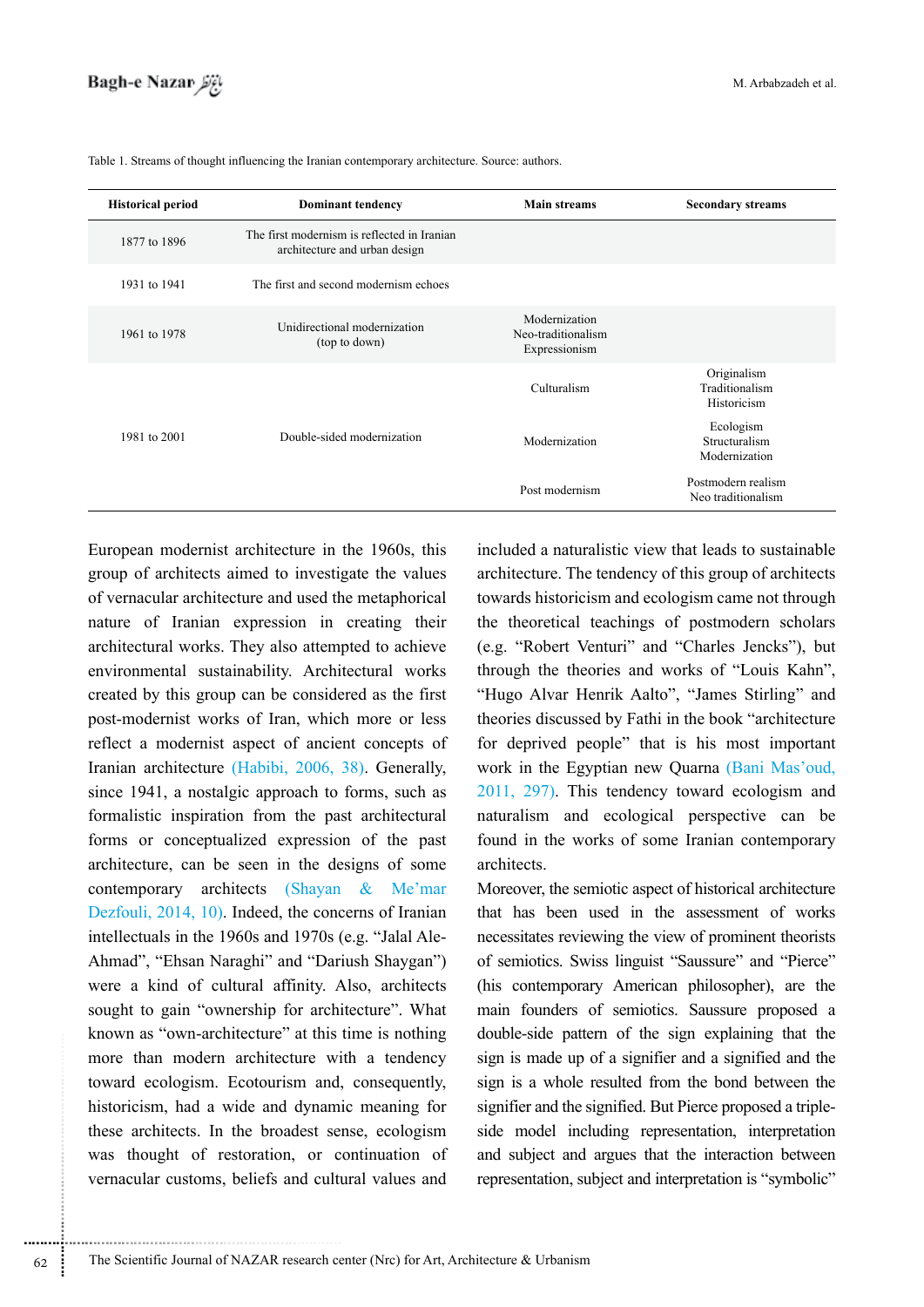(the whole of the meaning process). "Roland Barthes", the most prominent figure proposed the semiotics of referentiality, differentiate an indicative referentiality by referring to the direct semiotic relationship between the signifier and the signified and the implicit referentiality by referring to the construction of a more complex sign, in which the sign which contains the signifier and the signified, acts as a signifier to another signified. Another view has been proposed by "Umberto Eco" using Saussure and Pierce's opinions. His view is based on behavioral, historical and social roots for meaning and interpretation. He argues that referentiality encompasses all cultural phenomena and defines semiotics as a science that deals with the communication, reading and interpretation of sociocultural aspects of life.

Thus, according to the semiotics perspective of Barthes and Eco, architecture, is, undoubtedly, of particular importance in semiotics for serving its referentiality function and for being a cultural phenomenon (Bagheri & Einifar, 2016, 2-3). There are other theorists and philosophers, including Martin Heidegger, who indicate that "artwork" is something more than "objectivity".

The artwork is "sign", indicating what that is "absent". The artwork is a sign, a guide, a symbol and more (Noghrekar, 2010). Kandinsky emphasizes the hidden meaning of some symbols and patterns, most of which are silent, but it is the silent spirit that gives it a meaning and significance. According to Guenon, man needs a symbol to gain an understanding of superior concepts with the help of something closer to his/her sensory perception. Ardalan believes that the symbol results in human being evolution and Eliade regards it as a splitter of the world. Schultz highlights the concepts related to the building. According to him, the concepts include three parts, representation, complementarities and symbolization, offering a sense to the buildingand they present the aspects of the overall process of deployment. He believes that architecture needs symbols and considers symbolization a necessity (Torabi & Asadi, 2016; 261-263). There are various

types of symbols such as historical symbols that are rooted in history and this is a history that is capable of expressing them thematically and their semantic interpretation is not feasible excluding historical reference and historical (postmodern) architecture cannot be examined independently from semiotic expression.

# **• A contemporary reading of vernacular architecture (ecologism and historicism in contemporary architecture)**

hese solutions have been usedfor<br>the architectural form and function<br>on functional and semiotics features)<br>y architecture (Table 2).<br>the physical structure of vernacular<br>of particular importance. The forms<br>enter (Nrc) for Vernacular architecture can be traced back to some cases of contemporary architecture associated with postmodernism. Vernacular architecture can be studied from different perspectives. Research on form, structure, materials, methods of environmental regulation and relation to nature, construction approaches, decorative motifs and the use of local labor has resulted in cases of contemporary architecture characterized by its environmental sustainability, interaction with nature, history and cultural identity. Only some of these features have been included in the present work and used as criteria in the comparative study. The reason is that the features are large in number. In many cases of traditional and vernacular architecture, such as the Lariha House, the Rasoulian House, the Aghazadeh House in Yazd and the Tabatabai House in Kashan, we can realize that climate issues have been the concern of many and this concern has been reflected in the form of design solutions such as developing a centralized spatial organization (around a voidplace),creating microclimate, optimizing the use of sunlight and heat based on the migration pattern of Yaylak and Kishlak, utilizing materials of high heat capacity, digging the ground (designing earth sheltered houses) and designing specific physical components such as windcatcher, domes, Iwans, etc. These solutions have been usedfor understanding the architectural form and function (i.e. focusing on functional and semiotics features) in contemporary architecture (Table 2).

Understanding the physical structure of vernacular architecture is of particular importance. The forms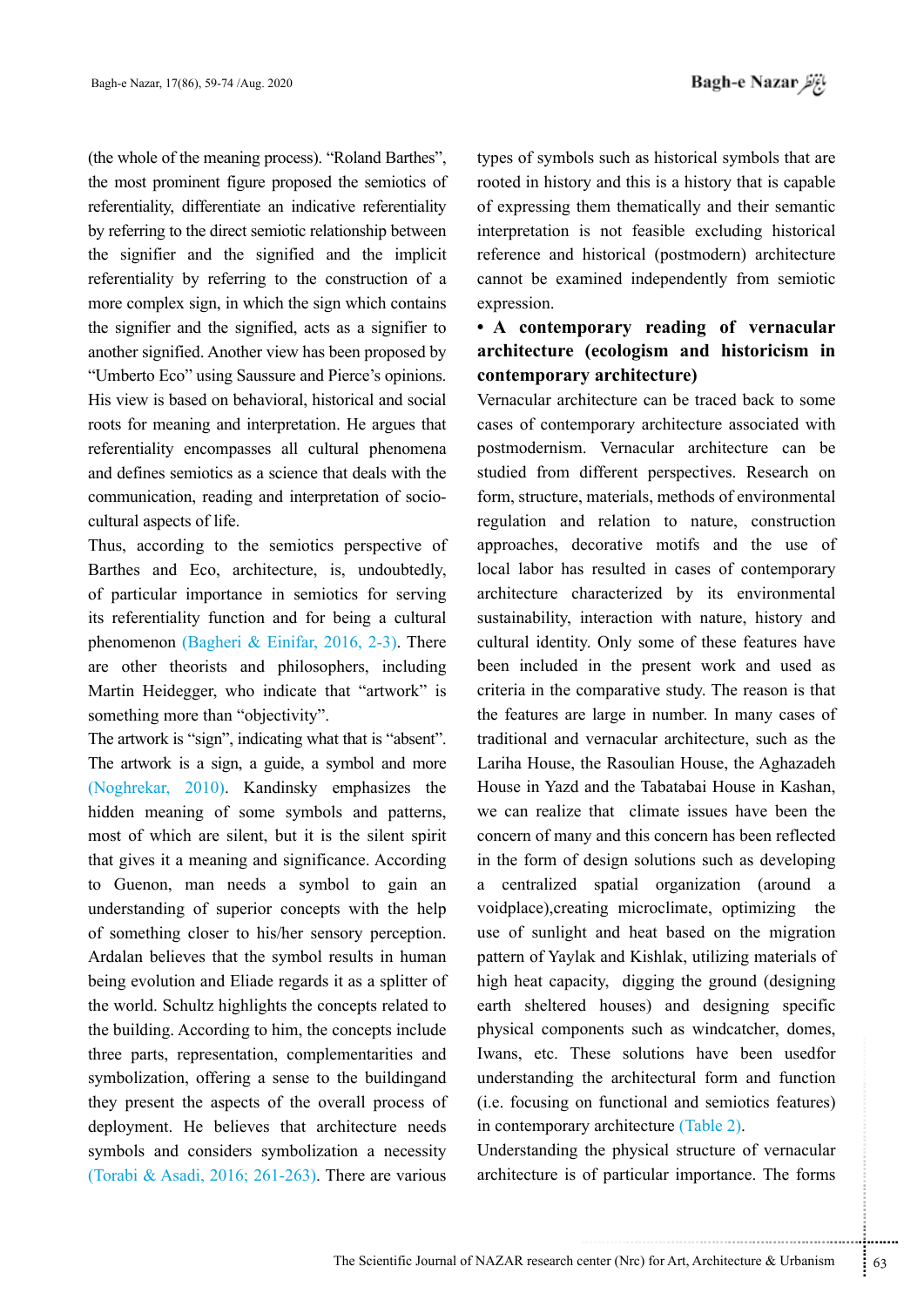

|                                          | Borujerdi House, Kashan     | Lariha House, Yazd          | <b>Rasoulian House, Yazd</b> | <b>Aghazadeh Mansion, Yazd</b>     |
|------------------------------------------|-----------------------------|-----------------------------|------------------------------|------------------------------------|
| Central yard pattern                     |                             |                             |                              |                                    |
| Micro climate                            |                             |                             |                              |                                    |
| Materials                                | Brick<br>(as main material) | Brick<br>(as main material) | Brick<br>(as main material)  | <b>Brick</b><br>(as main material) |
| Earth Sheltered spaces                   | φ                           |                             |                              |                                    |
| Formative-climatic<br>elements and parts |                             |                             |                              |                                    |

Table 2. Criteria driven from the vernacular architecture. Source: authors.

and components used in the body of vernacular architecturecan be the source of inspiration to develop the functional-climatic aspect of architecture. It can also serve a semiotics function in the contemporary architecture language (i.e. a reference for semioticsbased reading in the creation of contemporary architectural works). This approach is adopted by Kamran Diba and can be seen in his works at the Tehran Museum of Contemporary Art. Elements and forms of Iranian vernacular architecture have been displayed in the Tehran Museum of Contemporary Art project. Understanding the physical structure of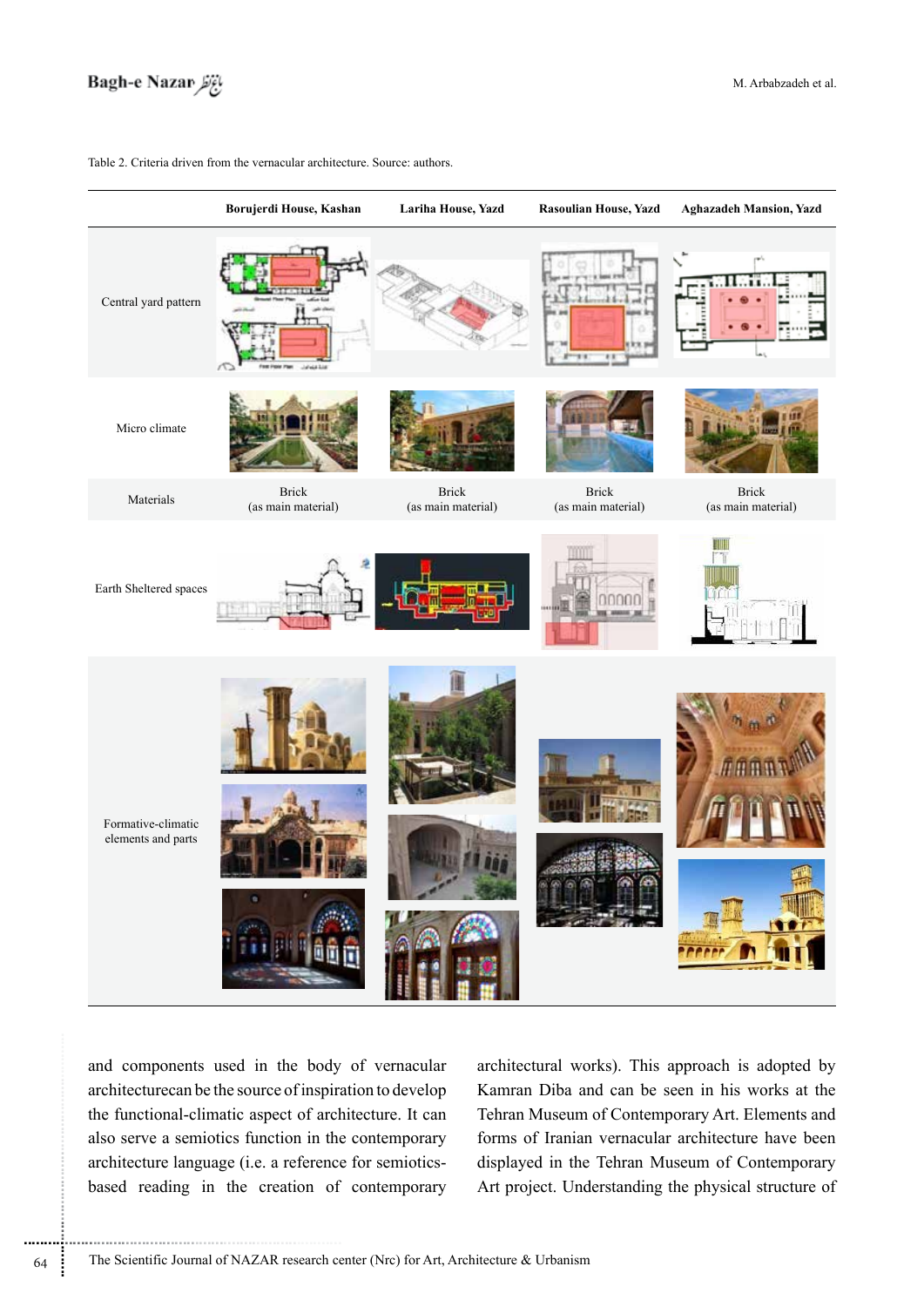*باغ نظر* Bagh-e Nazar

the windcatcher as an important element of Iranian vernacular architecture, especially in hot and dry areas, has been accompanied by the transformation of the architectural form and function (i.e. converting it into a light well and a key element in natural light supply) and gained special attention in the main appearance of the complex. The use of a light well with a windcatcher-like form in the design of the Mosque of Ahvaz Jundishapur University of Medical Sciences (AJUMS) (1968) is another Diba's work. As noted above, the adopted forms have been used to serve the new functions. Therefore they have become different from the original forms. This means that they have provided a new reading of the old text that is thinkable and far from superficial imitations. Another case of - modeling inspired by the physical structure of previous architectural work can be traced in the work of Farhad Ahmadi in the project of Dezful Cultural-Cinematic Center. The barrel vaults, domes, windcatchers, central courtyards and water ponds are the symbols of the historic monuments of Dezful. In this building, Rasmi Bandi (decoration method) under the dome of Isfahani style is constructed on the floor and semicircular vaults have been used instead of barrel vaults (Ghobadian, 2015, 311).

It seems that the architect has established a semiotic relationship with the vernacular architecture in this project.The functional aspect and the windcatcherlike form and the other shapes are words originated from the ancient Iranian vernacular architecture text. Another case is the desert house by Firouz Firouz. As a key element, Iwan controls the sunlight on the south wall. In this case, this formative-physical interpretation is more functional. Lattice walls and soffits in the inner courtyard are physical elements that have been considered in the design of the Shushtar new town and have a special role in controlling sunlight. The dome with its formative characteristics regulating optimal environmental conditions, especially in the desert climate, is apparent in houses designed by Nader Khalili Elhami.

In some cases, understanding the physical structure

of vernacular architecture has finally been partially extrapolated from the fully functional-climatic aspect to the allegorical aspect, leading the building to act as a sign of ancient heritage of Iranian vernacular architecture at the urban scale.

the Tehran Museum of Contemporary<br>
courtyard is elongated in the north-<br>
i.e. perpendicular to the museum's<br>
There is a small squared-shape pool in<br>
it just over the main axis of the yard.<br>
s are organized around this void Spatial organization in traditional and vernacular architecture as a climatic factor can be used to analyze contemporary architectural works inspired by vernacular architecture. Actually, the small and deep courtyard is an exellent thermal regulator in hot and arid climate. It's small size and special proportion create shaded space during the day and decrease thermal impact and more heat dissipation from surrounding indoor spaces. Thus courtyard act as passive cooling (Heidari, 2010, 25-26). Spatial organization around the central courtyard is a wellestablished means of organizing in Iranian vernacular architecture. In many Iranian buildings, it seems that the designer first has considered the central courtyard and its proportions and then organized the various spaces around it. The courtyard of houses, mosques and schools and caravanserai are shaped in this way. The yard organizes the spatial elements in the designs (Kasraian & Afshar Naderi, 2002, 17). In other words, a centralized organization with a centralized, void space is among major features in many cases of traditional Iranian architecture. The space, its proportions and geometric features are carefully determined. In contrast, the expressionism puts the main volume of the building at the center. The spatial organization design which centralizes a void space can be found in the Shushtar new town (another work of Kamran Diba) emphasizing traditionalist view and staying far from modernity. The central void space plays a major role in organizing the houses of this town. The central courtyard with its irregular shape is also of particular importance in the spatial organization of the Tehran Museum of Contemporary Art, where the courtyard is elongated in the northsouth direction, i.e. perpendicular to the museum's entrance axis. There is a small squared-shape pool in the central point just over the main axis of the yard. Several galleries are organized around this void central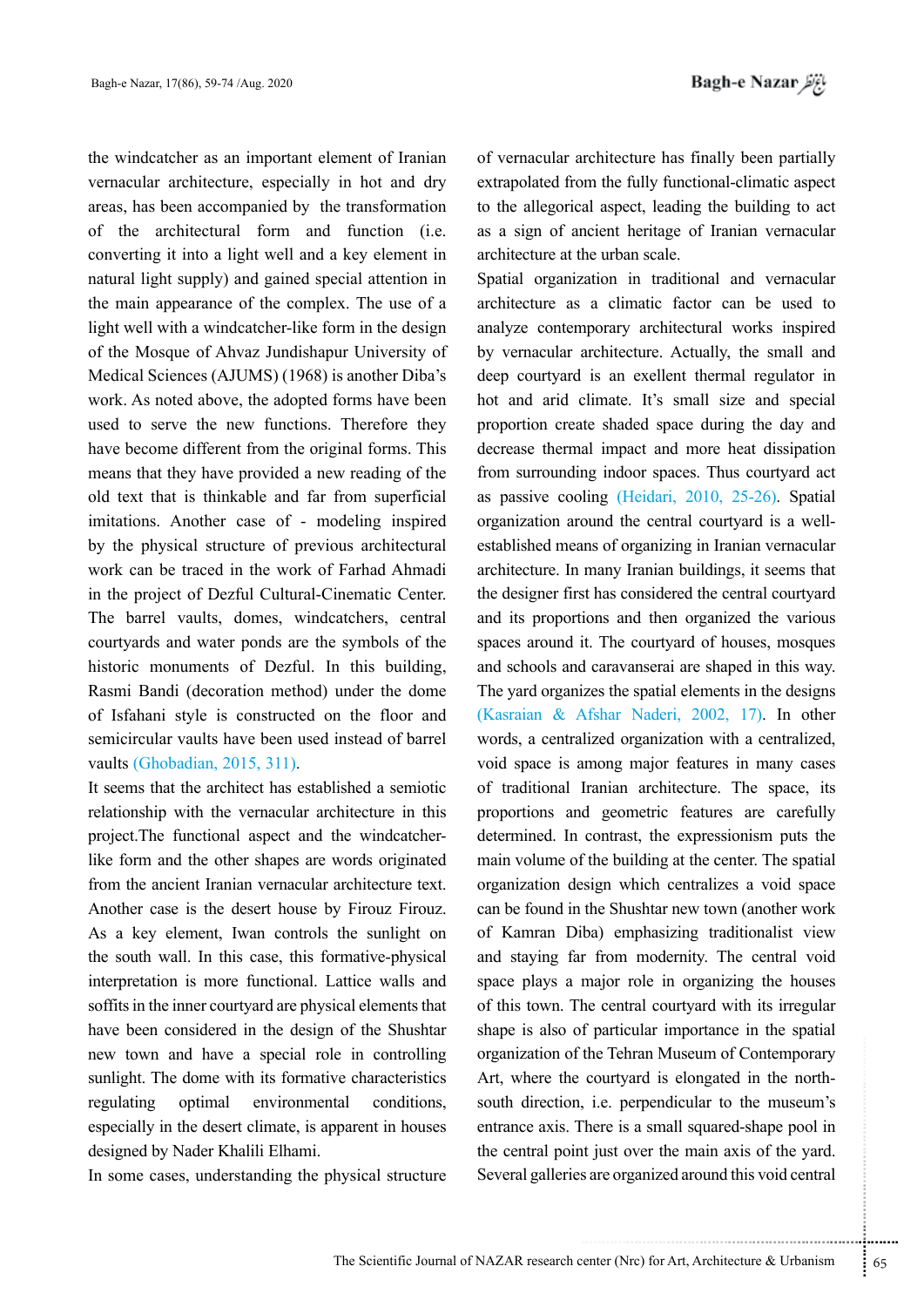space. There is also a connection between the main hall and its lower floor. This powerful connection is formed by the central void space surrounded by the ramp. At the lowest surface of this void space there is a small pool that completes the structural pattern of the central void space (Bani Mas'oud, 2011, 435). As discussed earlier about the physical structure criteria, Diba's interpretation of traditional architecture in the museum is innovative not a mere copy. This is indicated by transforming the central courtyard into a voidspace on several levels. There is also an octagonal and a squared courtyard at the entrance of the complex, forming the basis for the complex's main organization. Other cases are the buildings of the Iranian embassy and Iran's ambassador's residence house in Seoul. In International cultural center of Isfahan, in the work of Farhad Ahmadi, some of the spaces like teahouse and basin organized around a central octagonal space which is as high as a threefloor building. There are three central courtyards on three levels, which are the main spaces in the seraglio part organization. In these three buildings, the inner courtyard acts as a garden ditch to shape the spatial organization of the complex.

Another case of transformation of the central courtyard pattern can be found in the Sharifi-ha House project designed by Alireza Taghaboni. A central void space is an essential part of the spatial organization of the home and allows the natural light goes through when the front moving rooms are closed out. This project can be one of the innovative understandings of concepts, patterns, organization and features of traditional and vernacular architecture. Other aspects of this plan will be examined following other criteria.

The creation of microclimate is another concern of traditional and vernacular architecture that has a close relationship with past climatic criteria. Creating a microclimate with relatively humid weather in the heart of the burning desert is an innovative strategy of Iran's ancient architecture. In the design of a desert house by Firouz Firouz, the outside air, which is composed of natural humidity of water and plant, enters the building after passing through the foraminate surface and void space. Thus the stream of cool and humid air is formed to create a microclimate in the heart of the desert. Another interpretation of solutions to this climatic criterion can be found in the new Shushtar town project. The use of water and plants in the inner courtyard with proportions that allow for shading in the hot hours of the day along with covered and shaded passages, offers a microclimate with optimal weather (ibid., 454).

Construction materials are another climatic criterion of vernacular architecture. Brick and tile are prevalent materials used in vernacular and traditional architecture. The use of land and soil as the main construction materials is characteristic of vernacular architecture, particularly in the hot and dry region of Iran. Khalili considers this aspect of vernacular architecture as a model in his architectural designs. The use of soil in Khalili's works is not only referring to the utilization of ecological materials, but also to the regulation of environmental conditions and the use of nature to achieve comfort. The formation of thermal mass using thick cob walls is necessary for achieving comfort without mechanical energy dependence. Khalili's designs are a combination of traditional materials with modern technology in the form of innovation. Khalili, like Fathi, tends indeed to revive traditional structures. The use of clay and mud as cheap materials is a common feature of these two nationalist architects interested in reviving traditions.

The "Ceramic Houses" method takes a new step forward by fully recognizing and adhering to the traditional "brick and flower architecture" of Iran. Ceramic house is indeed a combination of Iranian soil architecture and pottery (ibid., 334). Due to the vulnerability of clay houses to water infiltration and earthquake, Khalili innovated an international method that would not only solve these problems but also is independent of location (Ghaseminia & Soltanizadeh, 2016, 45). Ceramic house is a method developed by Khalili based on firing and baking of flowers, which is used to reinforce the buildings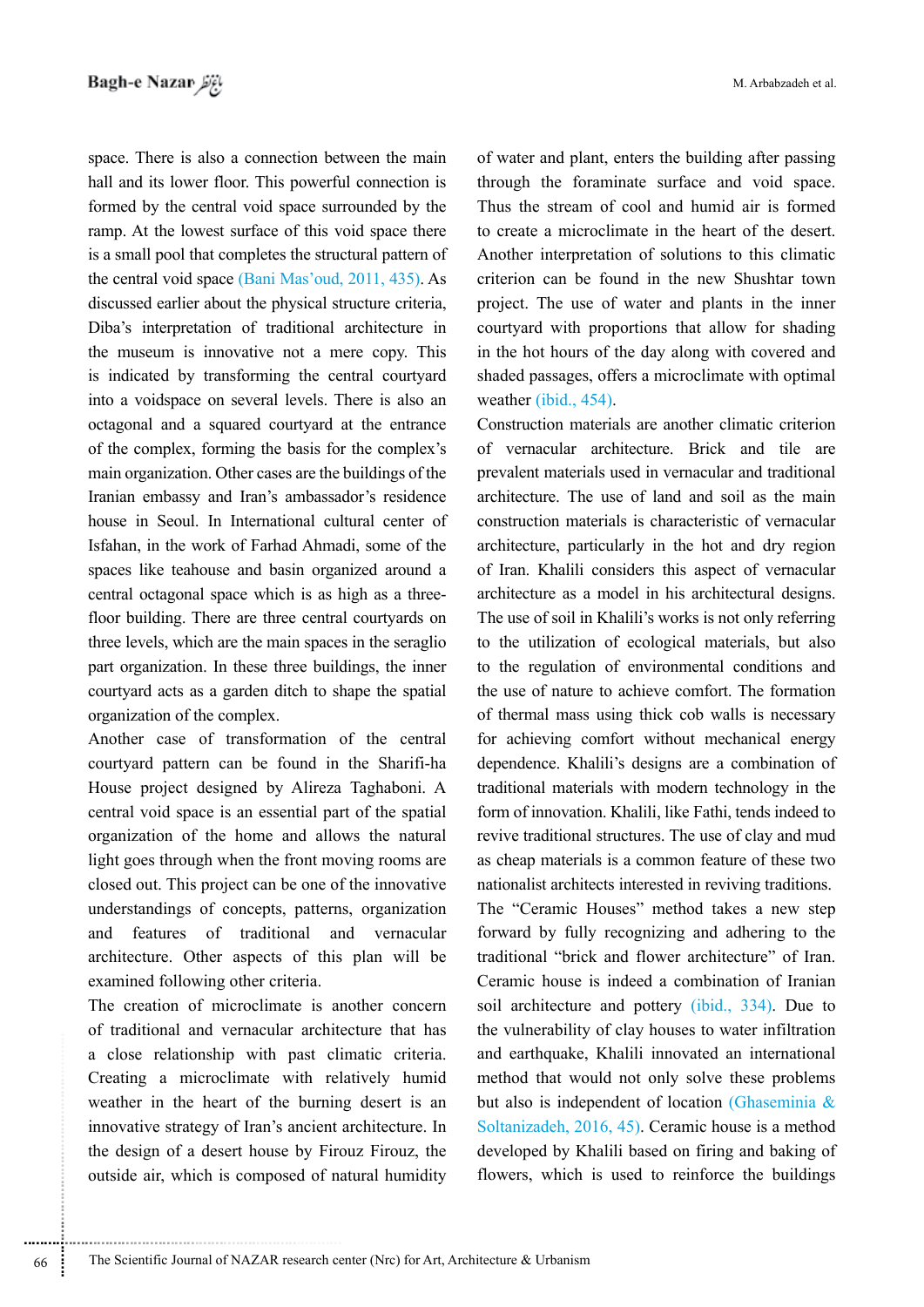and leading to the widespread distribution of domeshaped structures with greater resistance to water and earthquakes. In the new Shushtar town, brick has also been used as the principal material mainly due to its climatic features. The desert house of Firouz is another case indicating the use of brick walls and pottery pots in the roof due to the climatic features of materials such as thermal mass creation and thermal insulation. Another case is the Dezful cultural-cinematic center. Integrated exterior brick facade combined with white sarooj sections. The materials are combined in places with turquoise and azure tiles to form knots. In this case, the symbolic representation is accompanied by the climatic character of the materials (ibid., 331). Among the cases reviewed, vernacular materials are commonly used in the work of Nader Khalili, Desert house and new Shushtar town. Moreover, the traditional materials used in the other sample have a symbolic and decorative aspect, besides functionality.

The optimal use of sunlight and heat is another climatic feature inspired by the principles of vernacular and traditional architecture. The optimal use of solar heat or, in other words, keeping the interior area away from unwanted solar heat in the summer or the warm hours of the day and the utilization of solar heat in the winter or radiators in the early hours of the day along with natural light supply leads to a variety of architectural solutions in the vernacular and traditional architecture. What Iranians and particularly the residents of desert, have come to realize is that the rooms located in different parts of the courtyard are not exposed to the same heat and sunlight. In many cases of traditional architecture, the south-east direction is best to absorb sunlight in winter and summer. The southwestfacing rooms are only useful in winter but they are unsuitable for summer. The rooms can only be used in summer if they have big Ivans in front elevation to prevent sunlight in summer. The northeast places are protected from the solar heat in the summer and do not have much exposure to sunlight, but they are very cold in the winter (Tahbaz, 1995, 85).

Accordingly, a traditional approach was developed to vernacular and traditional architecture considering the necessity of keeping the weather cool in summer and its warmth in winter while making sufficient use of natural light through the division of spaces into summer and winter residents and the seasonal migration pattern. This solution is clear in all four historical cases cited at the start of this section. An innovative understanding of traditional and vernacular architecture based on this approach can be found in the Sharifi-ha House designed by Alireza Taghaboni. This work has already been assessed by another criterion. In some contemporary projects (e.g. Sharifi-ha House), the integration of modern technology with ideas inspired by traditional and vernacular architecture can be seen more clearly. At first glance, the manifestation of advanced technology can be deemed as the main feature of the house's landscape. Whereas, after examining the spatial organization and association of spaces with natural elements such as natural light, traces of vernacular architecture can be found as well. The house has seven stories with three rotating 90-degree rooms that allow residents to experience a variety of spatial arrangements, with optimum use of sunlight and heat at different times of the day and in different seasons. The house consists of three main sections including the fixed section (front and back rooms), a central void between them allowing natural light to enter when the front rooms are closed and the moving section (Nejadriahi, 2016, 777).

aily migration has been transformed<br>
rface design and this creativity is<br>
modern reading of the principle of<br>
f solar light and heat in traditional<br>
architecture. In other words, moving<br>
aces structurally as the main featu The moving part offers full façade transparency and maximizes the use of natural light and solar heat. This section can, simultaneously, rotate around the vertical axis to change the degrees of transparency until it is fully closed. The ability to fully control the light and solar heat are evident. The pattern of seasonal and daily migration has been transformed by flexible surface design and this creativity is inspired by a modern reading of the principle of optimal use of solar light and heat in traditional and vernacular architecture. In other words, moving some of the spaces structurally as the main feature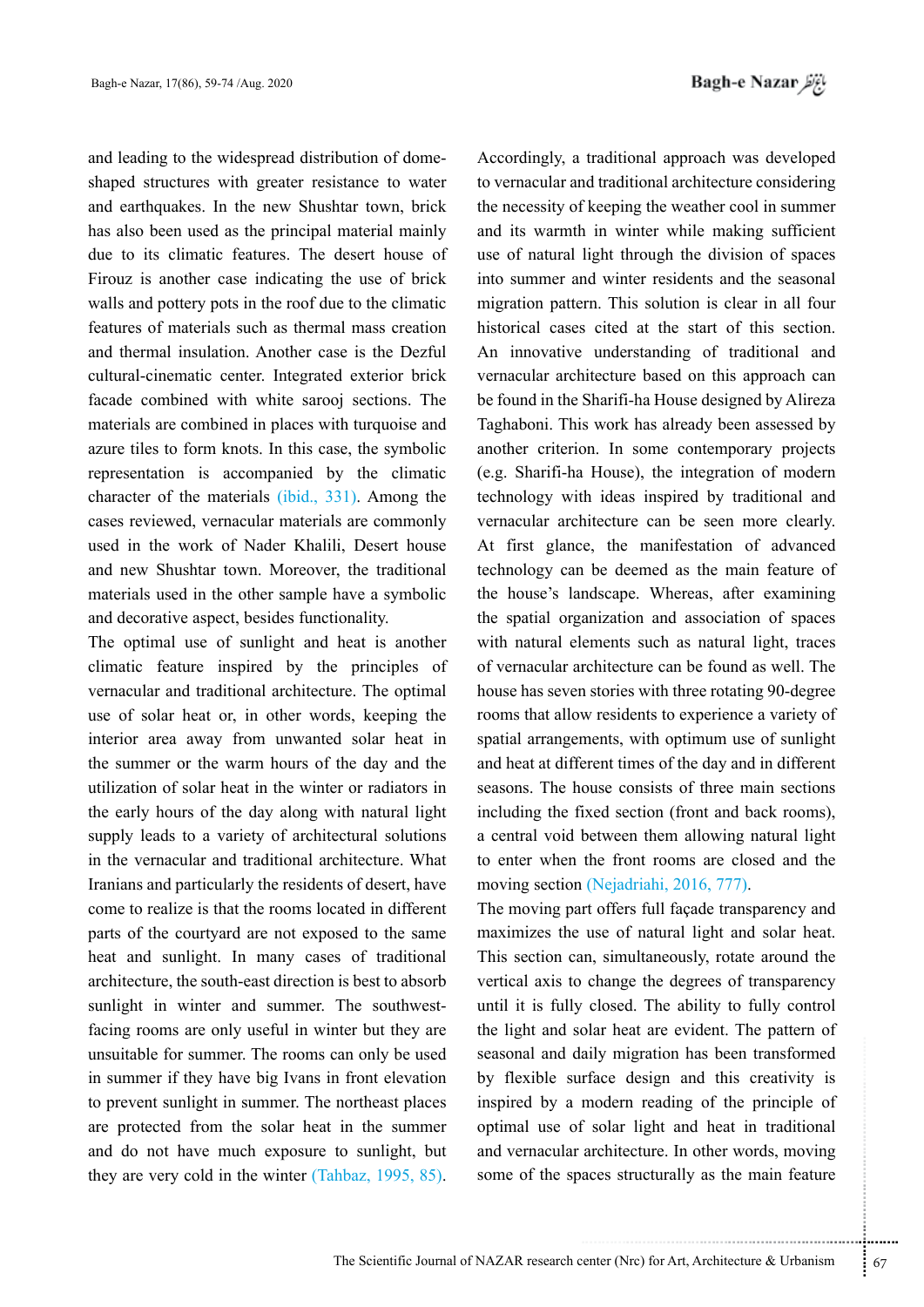of this house is a manifestation of contemporary advanced technology and this provides an innovative understanding of the traditional model. So in this design, the main ideas of traditional architecture in combination with modern technology and accordance with contemporary needs are evident. Climate is also the main basis of design in the design of the desert house designed by Firouz Firouz. The optimal use of sunlight while avoiding excessive heat has influenced the specific design of the house surface. The façade form of the house is determined by the calculation of the solar radiation path. The porous outer façade controls sunlight and provides some natural light. The roof in the south also gives a deep shadow to the wall. On the other hand, the designer tries to create low-cost insulation through trapping large volumes of air under the inverse pots (Bani Mas'oud, 2011, 354) Creating space underground (designing earth sheltered) is another solution that is considered relevant to the climate criteria in the study of works. Soil sheltering is a solution that has been developed in vernacular and traditional architecture, aiming to control heating and cooling and preventing severe daily and annual temperature fluctuations (especially in hot and dry climates). In the Tehran Museum of Contemporary Art, space is designed in the form of Iranian architectural vaults in the center of the museum and at the lower level, in the middle of which there is a small pool similar to the Iranian ponds. This gradual dipping of the building at the heart of the earth, which occurs along the main ramp, is reminiscent of sheltered spaces in desert towns. The gradual dipping of the exterior volumes and the numerous skylights and closed and low-porous walls make the façade of the house more or less similar to the houses in traditional cities (especially in hot and dry climates). At Dezful cultural-cinematic center, the structure is also centered on a spiral and spinning path that starts with the movement of water from a squared courtyard to the ground level, rotating through a transparent inverted cone and finally reaching to an octagonal courtyard on a circular M. Arbabzadeh et al.

slope. This movement from the surface to the deeper level has also a symbolic and allegorical form and, with some ambiguity, tells the story of passing from the physical world to heaven, besides the functional aspect and regulation of thermal conditions (ibid., 434). In the building of the Iranian embassy and the ambassador's residence in Seoul, there is also the creation of a garden ditch in the main building of the main space at the spatial organization of the three lower floors of the building. Employees reach the embassy from inside the basement parking lot by climbing up a deep, dark space elevator through a fountain to the middle of the garden ditch surface and then to the ground floor. In the ambassador's residence, a garden ditch also forms part of the surrounding earth-sheltered *(ibid., 440).* Space in the heart of the ground can also be found at the Sharifi-ha house. It should be noted that in the second case, i.e. the movement from the surface to the depths and spaces dipping into the earth is based on symbolic expression, besides climatic aspects.

## **Research methodology**

This theoretical and applied research was carried out based on a mixed approach, in particular and a qualitative approach, in general. There is a high similarity between historical and qualitative research. In both cases, the researcher aims to gather data needed for the analysis of a complex social-physical phenomenon. This process requires searching, collecting and organizing documents, as well as evaluating and forming a holistic and credible narration where data interpretation is both critical and most important. In other words, in interpretivehistorical research, the researcher studies a phenomenon in the past, while qualitative research examines the complex social-physical phenomena in contemporary times (Grout & Wang, 2007, 136-137). In this study, the historical and contemporary samples were used in combination. Finally, the case studies were classified according to similarities and differences using a comparative method. The data were collected using the library method and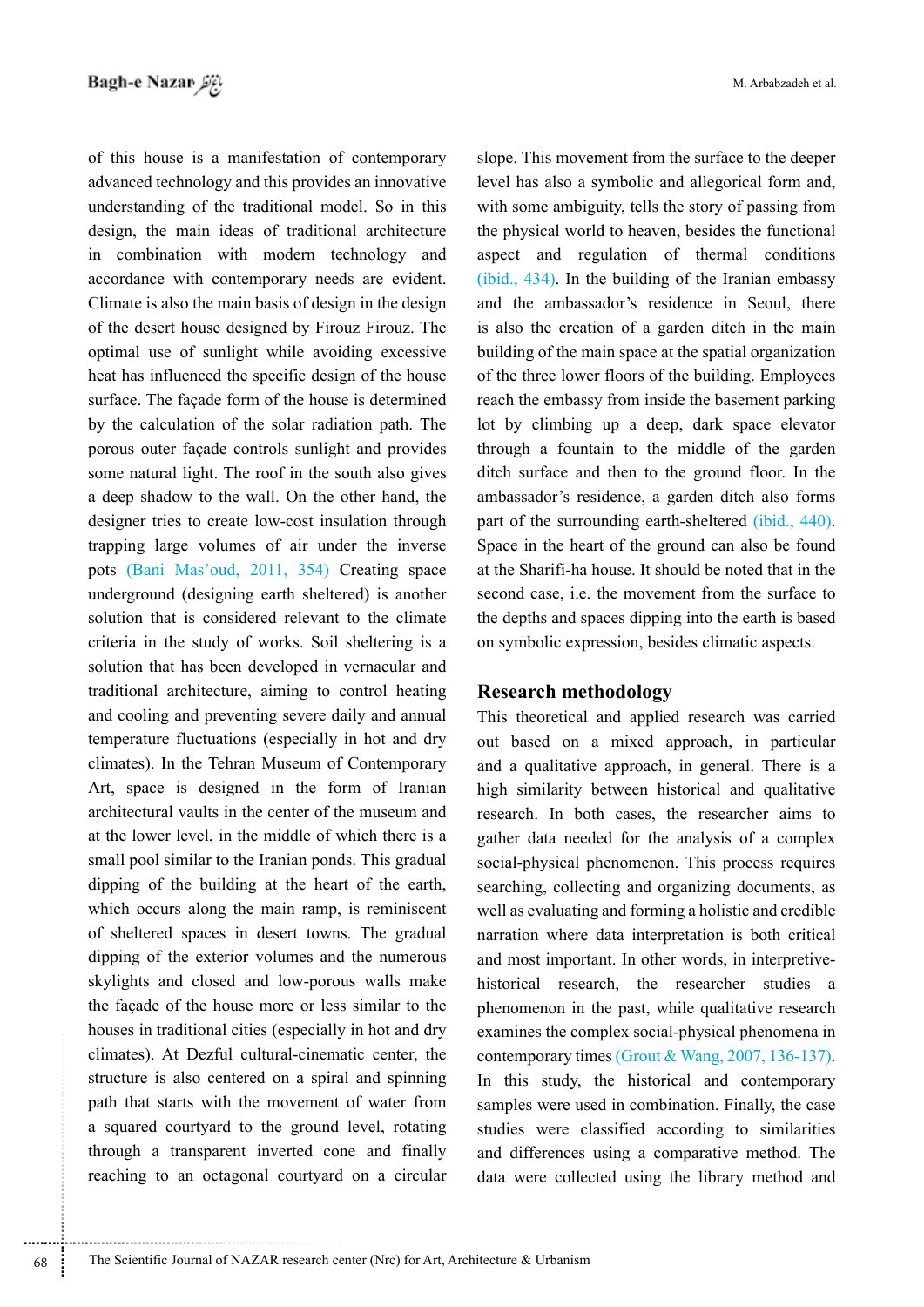the case studies were selected from contemporary architectural works based on the similarity of the criteria investigated using vernacular and traditional architectural features.

# **Findings**

In this section, a diagram is drawn based on the criteria examined in contemporary architectural works inspired by traditional and vernacular

architecture (Fig. 1) (See "Theoretical foundations"). Then the architectural works reviewed in the previous section are presented in Tables 3, 4 and 5 based on these criteria and the analytical figures and texts associated with each work are provided in the tables. The works were classified based on common features and their differences from the criteria are shown in Fig. 1. These tables are based on the comparison of the works with the above criteria.



Fig. 1. Criteria included in the analysis and criticism of contemporary architectural works driven from the vernacular and traditional architecture. Source: authors.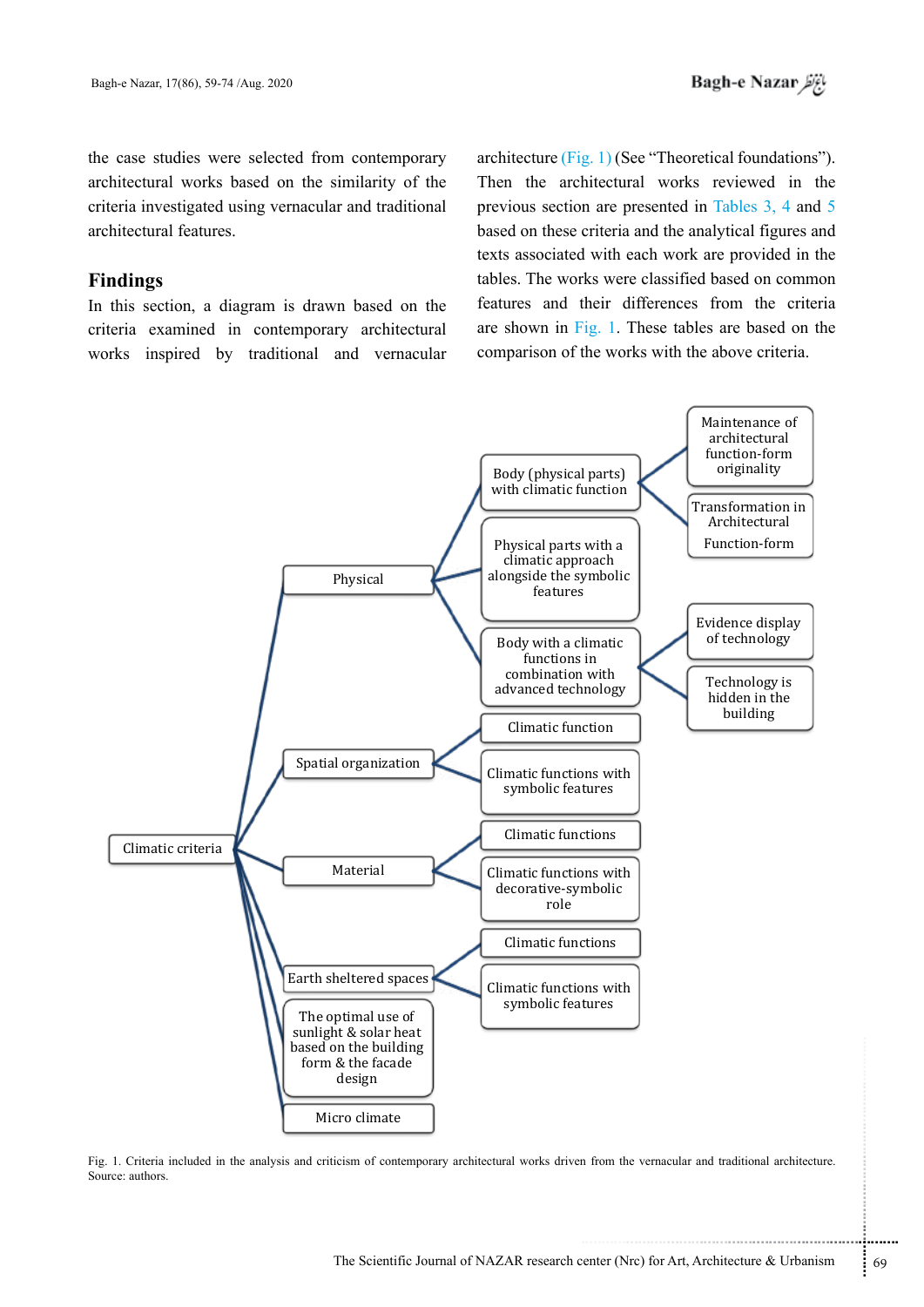# **Discussion and Conclusion**

Based on Tables 3, 4 and 5 provided in the "discussion" section, all the samples investigated can be categorized under sustainable architecture with an environmental approach, at first glance. All of these cases are designed to respond to climatic conditions and they have been developed based on an initial understanding of traditional and vernacular architecture and transform it into a concept, while in a limited number of works (e.g. new Shushtar town), early patterns have not considerably undergone a fundamental change in function, form and content in

Table 3. Classification of case studies based on climatic criteria considering the building's body. Source: authors.

| climatic criteria considering the building's body                                                                                                                                                                                                                                                                                                                                                                                                                                       |                                                                                                                                                                                                                                                                                                                                                                                                                                                                                                                                                                           |                                                                                                                                                                                                                                                                                                                                                                                                                                                                                               |                                                                                                                                                                                                                                                                                                                                                                                                                                                                                                               |                                                                                                                                                                                                                                                                                                                                                                                                                                                                                                                                                                                                                                                        |  |
|-----------------------------------------------------------------------------------------------------------------------------------------------------------------------------------------------------------------------------------------------------------------------------------------------------------------------------------------------------------------------------------------------------------------------------------------------------------------------------------------|---------------------------------------------------------------------------------------------------------------------------------------------------------------------------------------------------------------------------------------------------------------------------------------------------------------------------------------------------------------------------------------------------------------------------------------------------------------------------------------------------------------------------------------------------------------------------|-----------------------------------------------------------------------------------------------------------------------------------------------------------------------------------------------------------------------------------------------------------------------------------------------------------------------------------------------------------------------------------------------------------------------------------------------------------------------------------------------|---------------------------------------------------------------------------------------------------------------------------------------------------------------------------------------------------------------------------------------------------------------------------------------------------------------------------------------------------------------------------------------------------------------------------------------------------------------------------------------------------------------|--------------------------------------------------------------------------------------------------------------------------------------------------------------------------------------------------------------------------------------------------------------------------------------------------------------------------------------------------------------------------------------------------------------------------------------------------------------------------------------------------------------------------------------------------------------------------------------------------------------------------------------------------------|--|
| Body (physical parts) with a climatic function                                                                                                                                                                                                                                                                                                                                                                                                                                          |                                                                                                                                                                                                                                                                                                                                                                                                                                                                                                                                                                           | Physical parts with<br>a climatic approach                                                                                                                                                                                                                                                                                                                                                                                                                                                    | Body with a climatic function in combination with<br>advanced technology                                                                                                                                                                                                                                                                                                                                                                                                                                      |                                                                                                                                                                                                                                                                                                                                                                                                                                                                                                                                                                                                                                                        |  |
| Maintenance of<br>functional-formative<br>originality                                                                                                                                                                                                                                                                                                                                                                                                                                   | Functional-formative<br>deformation                                                                                                                                                                                                                                                                                                                                                                                                                                                                                                                                       | alongside the symbolic<br>features                                                                                                                                                                                                                                                                                                                                                                                                                                                            | Evident display of<br>technology                                                                                                                                                                                                                                                                                                                                                                                                                                                                              | Technology is hidden in the<br>building's body                                                                                                                                                                                                                                                                                                                                                                                                                                                                                                                                                                                                         |  |
| Dome in houses designed<br>by Nader Khalili, retained<br>it's original form. The<br>specific formal character<br>of dome has minimized<br>the radiation absorbance<br>in hot and arid climate.<br>Light controlling elements<br>in Shustar new town<br>(latticed surfaces in the<br>façade that let controlled<br>light go to back facades)<br>alongside semi-open<br>spaces with vault-like<br>parts in external façade.<br>These elements retain their<br>original form and function. | Windcatcher in the Tehran<br>Museum of Art Works<br>has been converted to the<br>light well and underwent<br>functionalchanges.<br>The original form of a wind<br>catcher is changed in Dezful<br>cultural-cinematic center.<br>The ornamental surface on<br>the top (roof) of the wind<br>catchers has been created<br>by cutting the original<br>rectangular cube form of<br>it (transformation of the<br>form).<br>The design of a wide and<br>deep Ivan in southern<br>elevation that causes a<br>deep shadow on the clear<br>surface. The Ivan has been<br>deformed. | Wind catchers in the<br>Tehran Museum of Art<br>Works. These wind<br>catchers are a symbolic<br>expression of roofs in<br>desert areas.<br>Dezful cultural-cinematic<br>center and four wind<br>catchers around a garden<br>that symbolizes heaven.<br>These wind catchers<br>intensify attention to<br>the sky as the paradise.<br>Consider building in<br>connection with the four<br>elements of nature (air,<br>fire, water $\&$ soil), is the<br>main symbolic feature of<br>the design. | There are three steel<br>bridges in Iran's embassy<br>in Seoul, which are all<br>covered by a glass and a<br>metal sheet, just top of the<br>four concrete keeps. The<br>building façade is also of<br>concrete materials.<br>In International cultural<br>center of Isfahan, There<br>are several transparent<br>suspended bridges<br>with steel material<br>and a concrete dome<br>with structural element<br>which create a modern<br>technological features<br>in combination with<br>traditional aspect. | The use of steel fastenings<br>inside the layers of soil bags<br>in the dome of Nader Khalili<br>houses. This technological<br>feature is hidden in the<br>building body.<br>In Dezful cultural-cinematic<br>center, a major part of the<br>building has been under the<br>earth, while covered by a<br>huge volume of concrete.<br>The building structure is<br>composed of steel and<br>concrete, and the roof of<br>the halls is based on precast<br>slabs. The majority of the<br>elements have been hidden<br>under the traditional façade<br>of the building.<br>The concrete structure is<br>hidden under the brick<br>façade of a desert house |  |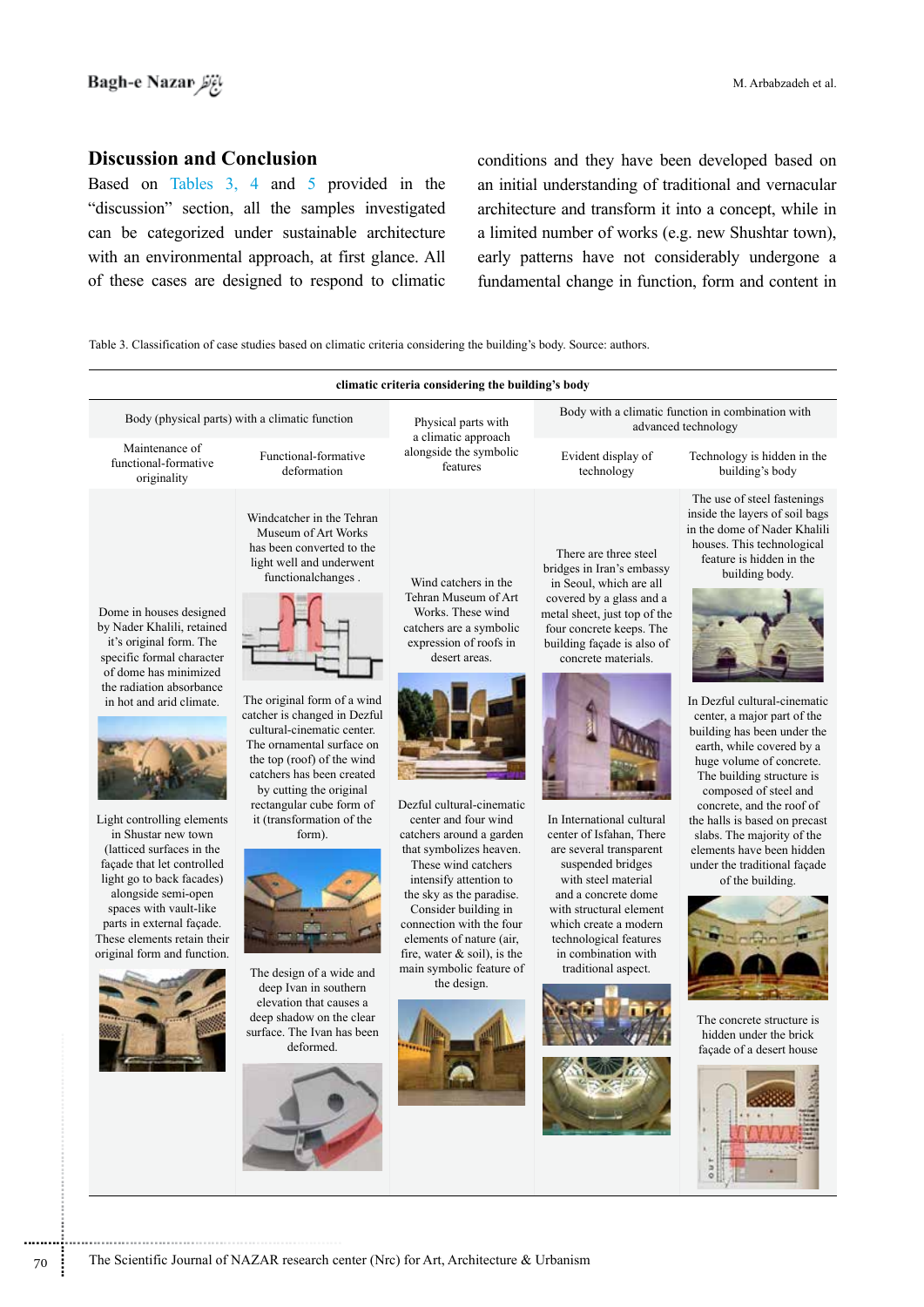

Table 4. Classification of case studies based on climatic criteria considering the spatial organization and type of materials. Source: authors

|                                                                                                                                                                                                                                                                                                                                                                                                                                                                                  | climatic criteria considering spatial organization and type of materials                                                                                                                                                                                                                                                                                                                                                                                                                                                                                                                                                  |                                                                                                                                                                                                                                                                                                                                                                                                                                                                       |                                                                           |
|----------------------------------------------------------------------------------------------------------------------------------------------------------------------------------------------------------------------------------------------------------------------------------------------------------------------------------------------------------------------------------------------------------------------------------------------------------------------------------|---------------------------------------------------------------------------------------------------------------------------------------------------------------------------------------------------------------------------------------------------------------------------------------------------------------------------------------------------------------------------------------------------------------------------------------------------------------------------------------------------------------------------------------------------------------------------------------------------------------------------|-----------------------------------------------------------------------------------------------------------------------------------------------------------------------------------------------------------------------------------------------------------------------------------------------------------------------------------------------------------------------------------------------------------------------------------------------------------------------|---------------------------------------------------------------------------|
| The spatial organization based on the inner courtyard                                                                                                                                                                                                                                                                                                                                                                                                                            |                                                                                                                                                                                                                                                                                                                                                                                                                                                                                                                                                                                                                           | Materials                                                                                                                                                                                                                                                                                                                                                                                                                                                             |                                                                           |
| Climatic function                                                                                                                                                                                                                                                                                                                                                                                                                                                                | Climatic function with symbolic<br>features                                                                                                                                                                                                                                                                                                                                                                                                                                                                                                                                                                               | Climatic function                                                                                                                                                                                                                                                                                                                                                                                                                                                     | Climatic function with<br>decorative-symbolic role                        |
| Inner courtyard in spatial organizing in<br>Shushtar houses<br>Central courtyards as the principal element<br>in spatial organization of Tehran Museum of<br><b>Art Works</b><br>Central void space in Sharifiha House<br>inspired by the concept of the central<br>courtyard providing natural light<br>Void<br>Central courtyard with a pool in addition to<br>a northern clear surface providing natural<br>light without producing any excessive heat in<br>the desert house | Inner courtyard in Dezful<br>cultural-cinematic center<br>In Iran's embassy in Seoul, the<br>central courtyard with clear<br>roof, walls and floor serves as<br>an energy source in summer<br>and provides natural light in the<br>earth's depth plus a symbolic<br>representation of generation and<br>ascension<br>Inner courtyard<br>In the squared plan of the<br>ambassador residence in Seoul,<br>the central part is void and<br>decorated with a springhouse<br>that is a religious space gathering<br>light, water, wind, and fire. Space<br>is supplying natural light as a<br>garden ditch.<br>Inner courtyard | Brick as the main material in new<br>Shushtar town having climatic<br>feature created by the heat mass<br>(thermal mass)<br>Brick wall as a surface with<br>climatic function besides the<br>use of inverse clayish pots with<br>air trapped under it.<br>э<br>In houses designed by Nader<br>Khalili, the soil is a major<br>material in the form of a<br>superadobe that controls high<br>thermal fluctuations with its<br>high thermal capacity (thermal<br>mass). | Integrated brick façade is<br>decorated partially with<br>turquoise tiles |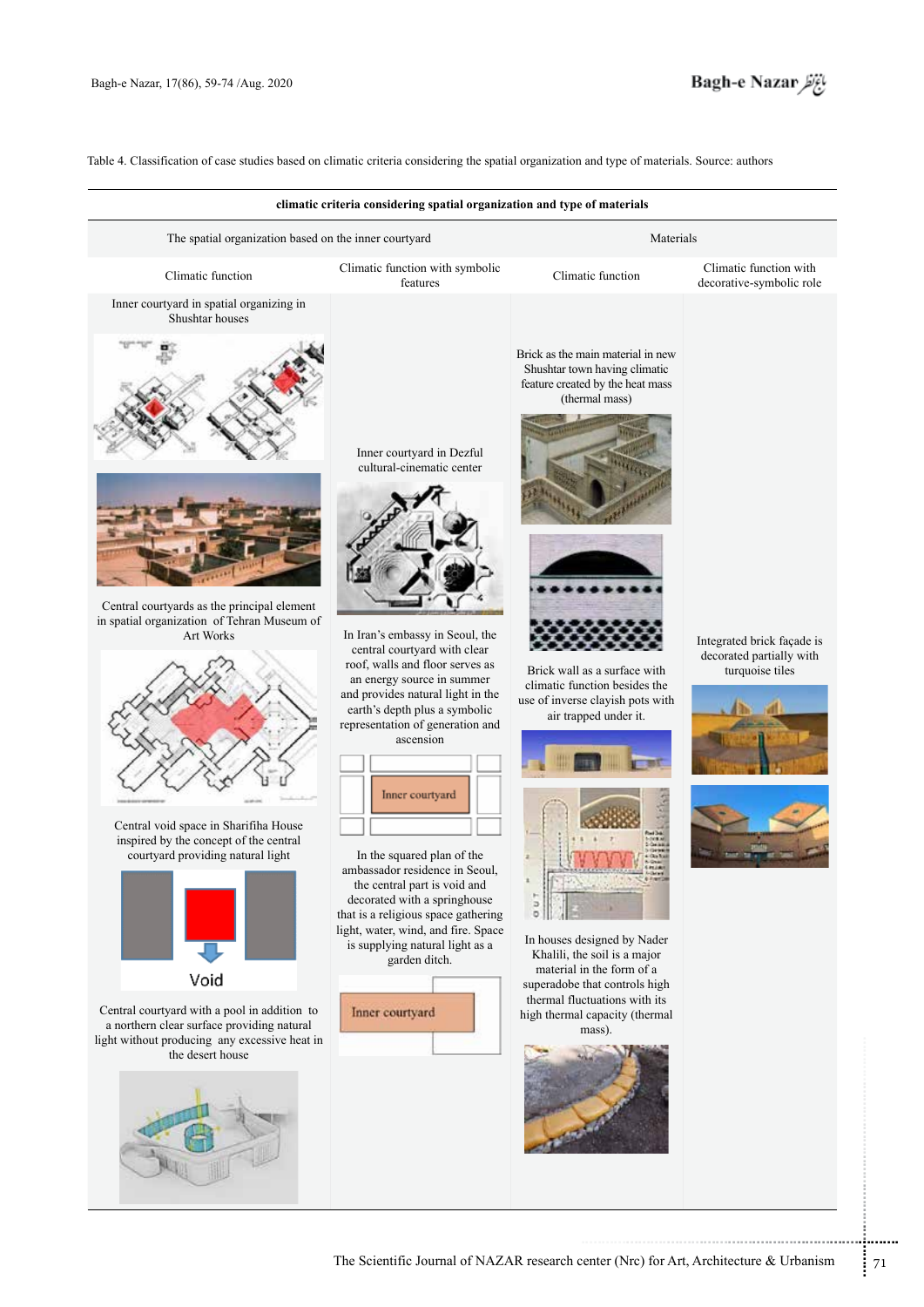

Table 5. Classification of case studies based on climatic criteria. Source: authors.

| climatic criteria considering other approaches                                                                                                                                                                                                                                                           |                                                                                                                                                                                                                                                                                                                                                                                                                                                                                                                                                                                                                          |                                                                                                                                                                                                                                                                                                                                                                                                                                                                                                                             |                                                                                                                                                                                                                                                                                                                                                                                                                      |  |
|----------------------------------------------------------------------------------------------------------------------------------------------------------------------------------------------------------------------------------------------------------------------------------------------------------|--------------------------------------------------------------------------------------------------------------------------------------------------------------------------------------------------------------------------------------------------------------------------------------------------------------------------------------------------------------------------------------------------------------------------------------------------------------------------------------------------------------------------------------------------------------------------------------------------------------------------|-----------------------------------------------------------------------------------------------------------------------------------------------------------------------------------------------------------------------------------------------------------------------------------------------------------------------------------------------------------------------------------------------------------------------------------------------------------------------------------------------------------------------------|----------------------------------------------------------------------------------------------------------------------------------------------------------------------------------------------------------------------------------------------------------------------------------------------------------------------------------------------------------------------------------------------------------------------|--|
| Delving into the earth (the design of earth sheltered)                                                                                                                                                                                                                                                   |                                                                                                                                                                                                                                                                                                                                                                                                                                                                                                                                                                                                                          | The optimal use of<br>sunlight and solar heat                                                                                                                                                                                                                                                                                                                                                                                                                                                                               |                                                                                                                                                                                                                                                                                                                                                                                                                      |  |
| Climatic function                                                                                                                                                                                                                                                                                        | Climatic function with symbolic<br>features                                                                                                                                                                                                                                                                                                                                                                                                                                                                                                                                                                              | based on the building<br>form and the design of<br>outer - façade                                                                                                                                                                                                                                                                                                                                                                                                                                                           | The creation of a microclimate                                                                                                                                                                                                                                                                                                                                                                                       |  |
| The design of the basement is an earth-<br>sheltered to partially respond to the<br>climatic issues in the design of Sharifiha<br>House.<br>In the Tehran Museum of Contemporary<br>Arts, the circular closed space of the<br>museum guides the person gradually<br>toward the deep layers of the earth. | The structure of Dezful Cultural-<br>Cinematic Center design is based<br>on a rotating and spiral path<br>starting from the squared courtyard<br>at the ground and ending to an<br>octahedron courtyard in the depth.<br>This is a symbolic representation<br>of passing from the mortal world<br>to heaven.<br>The garden ditch in the ground is<br>one of the spaces in Iran's embassy<br>in Seoul and the residence of<br>Iran ambassador Besides climatic<br>functions, the spaces are a symbolic<br>representation of the heaven path<br>from the ground darkness towards<br>the empyrean through water and<br>sky. | The special design of<br>the building façade<br>is based on sunlight<br>radiation direction.<br>The design of a space<br>between the outer skin<br>and inner functional<br>spaces create a<br>microclimate behind the<br>external lattice surface.<br>Mobile box-like forms<br>in the main façade serve<br>as an element regulating<br>environmental<br>conditions (light and<br>heat) as well as a new<br>reading of Kishlak and<br>Yaylak in summer and<br>winter, and seasonal<br>migration to the<br>traditional houses | The creation of a central space<br>between façade and inner space helps<br>to optimize the use of the humidity<br>of natural water and plant alongside<br>the airflow direction passing through<br>the façade's pores to create a<br>microclimate.<br>The proportions central courtyard<br>creates cool and shaded space in<br>summer .Trees and plants are used<br>to create a microclimate in new<br>Shushtar town |  |

the process of becoming a contemporary concept. It is evident that in most of the cases studied, first patterns have undergone structural and functional changes fundamentally during the transitional process and many cases have developed some symbolic features while responding to climate issues. Examples include the Tehran Museum of Contemporary Art, whose wind catcher transformation in the transitional process is discussed in Table 2. Thus, in some cases, buildings have lost a purely materialistic aspect and gained cultural-semiotic concepts and this has led to a kind of cultural as well as environmental sustainability. At the third level, we realize that the physical patterns of traditional and vernacular architecture with modern

.............................................................................. 72 The Scientific Journal of NAZAR research center (Nrc) for Art, Architecture & Urbanism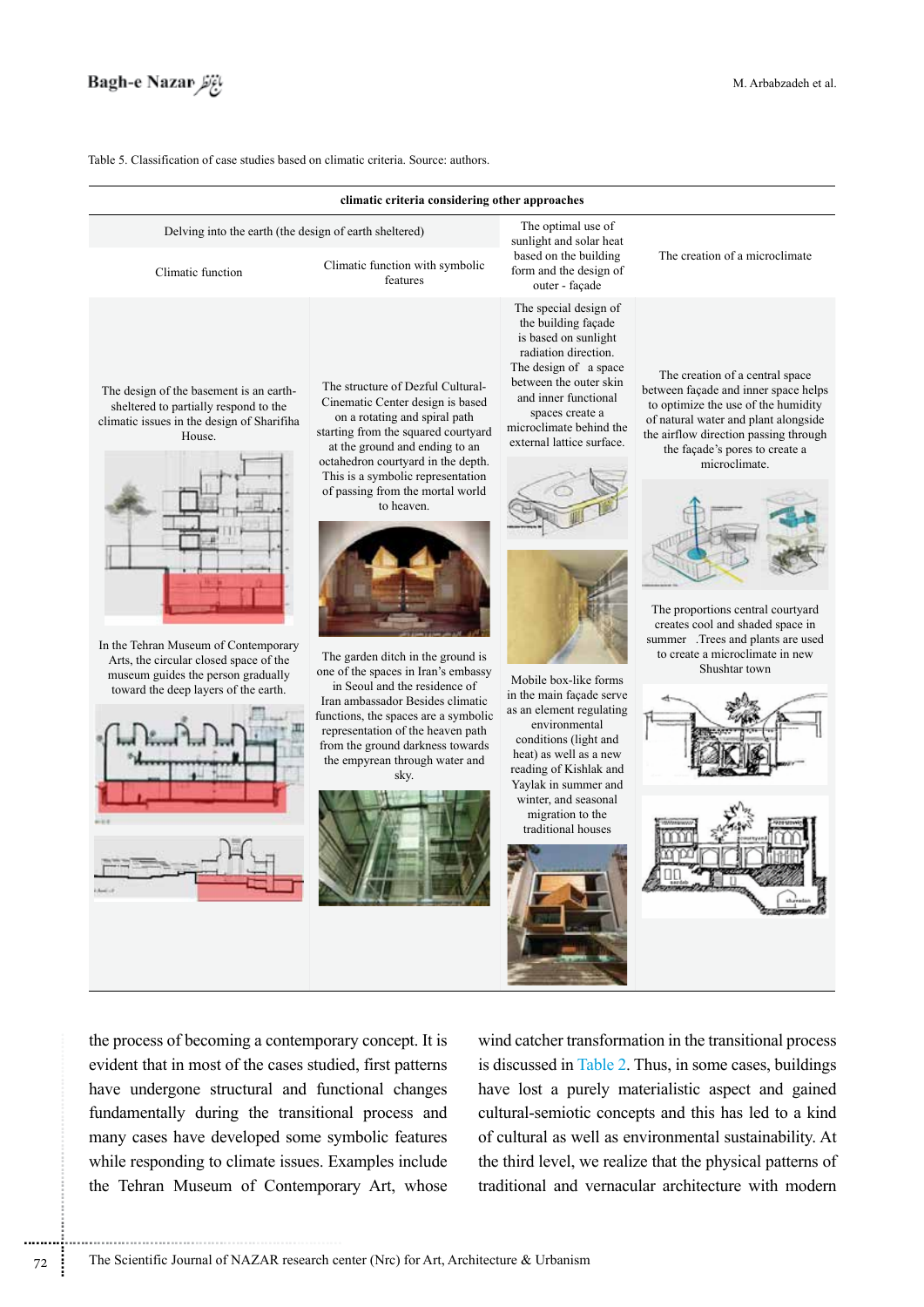technology largely conceal the physical influence of the past architectural work under its modern appearance. This is evident in some of the cases discussed in Table 2, including the Sharifi-ha House and the Iranian embassy in Seoul. In contrast, this new technology is hidden in the façade in some cases, including house designed by Nader Khalili. So it can be said that, to respond to the question "how can we use the features of vernacular architecture to develop a sustainable architecture aligned with the spirit of the contemporary period ?" to this purpose, we can contextualize vernacular architectural models and change their primary patterns to fit another locations and to serve different functions. Accordingly, it seems that the cases formed following this transformation of the original pattern are more successful than the others and those embedded in advanced technology are more in line with the spirit of the times. In this case, the Sharifi-ha House and the Iranian Embassy building and the Ambassador's residence in Seoul are successful cases showing the integration of language of modern architecture with traditional and vernacular architecture. The reflection of technology and modern materials in the structure and the contextual understanding of the traditional architecture along with the transformation of the original pattern indicate the integration of the language of modern and traditional architecture and this is the answer to the second question. It can also be said that in response to the question "Is the modeling of vernacular architecture merely based on the form related to the linguistic approach or focuses on the content?"

In some works (e.g. Iranian Embassy building in Seoul, the Sharifi-ha House and to some extent in the Desert House), there is a contextual understanding, while the modeling of vernacular architecture in other cases is mainly based on form (semiotic expression). In responding to the third question, "How can we create a new language capable of regenerating the linguistic signs of traditional and vernacular architecture in the context of contemporary architecture and to gain a proper understanding of today's audience and reach optimal efficiency?"

It can be said that vernacular and traditional architecture at any time and place has a series of formal features and brings together a set of physical components that have functional, structural and climate-responsive logic. These components, including desert wind catchers with climatic function, structural-climatic domes, climatic Ivans and sash windows with functional and formative-aesthetic features can be used as architectural terms are considered vernacular to the warm and arid region of Iran. The vocabularies are based on structural-climatic necessity that have been recreated in the context of contemporary architecture (e.g. the dome in Khalili's works, or based on environmental sustainability logic, such as the Ivan in the desert house, or more as a symbolic form, such as a wind catchers at the Tehran Museum of Contemporary Art and the Dezful cultural-cinematic center). From this point of view, due to his pre-existing familiarity with these signs, the reader can develop a kind of understanding based on his memories, although in some of the works reviewed these perceptions from the historical context have been symbolic than functional and indeed it focuses on the function of linguistics.

ture at different levels and layers-<br>ure of aligned with the climate in<br>vith a semiotic perspective on the<br>el, etc.), besides benefiting from the<br>vements of modernist architecture<br>pirit of the times.<br>were the times.<br>enter Therefore, it is possible to achieve sustainable contemporary architecture based on the reading of the text of vernacular architecture and utilizing its contextual knowledge and combining it with new scientific achievements. This can be achieved by extracting its linguistic sings and presenting a new conception of the spirit of the time and enjoying modernity. Thus, based on analytical studies, the hypothesis of this study is proved. Therefore, the main solution to address the contemporary crisis in different fields (environmental, cultural, identity, etc.) is to re-integrate buildings with culture, tradition, environment and nature through modeling native architecture at different levels and layersphysical structure of aligned with the climate in combination with a semiotic perspective on the contextual level, etc.), besides benefiting from the positive achievements of modernist architecture reflecting the spirit of the times.